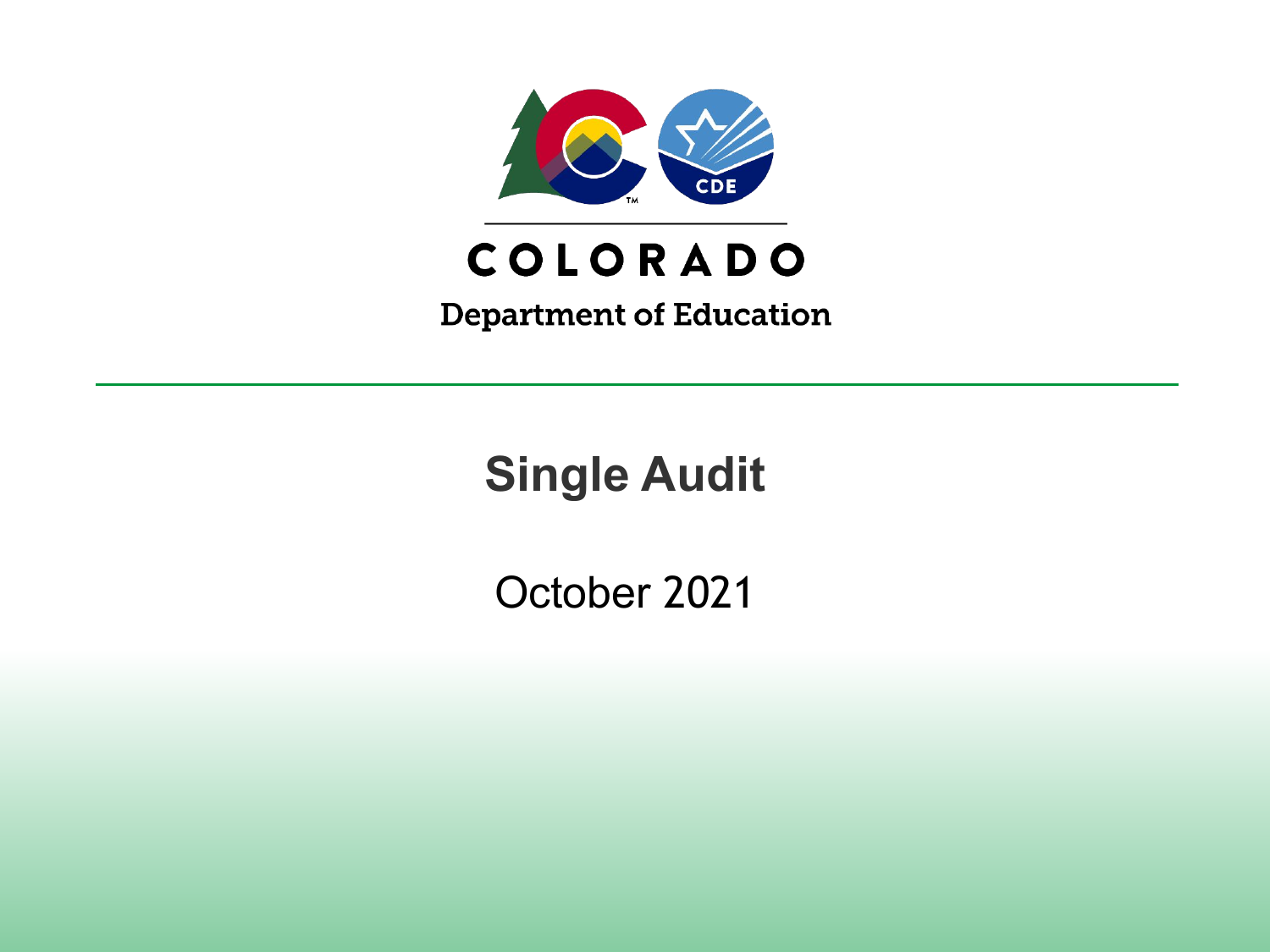## Single Audit Agenda

- **Requirements**
- Auditee Responsibilities
- Federal Clearinghouse Updates
- Schedule of Expenditures of Federal Awards
- SEFA Example
- Single Audit Notes
- Major Program
- Summary Schedule of Prior Audit Findings & a Corrective Action Plan Example
- Sample Corrective Action Plan
- **Other**
- Compliance Supplement Delays

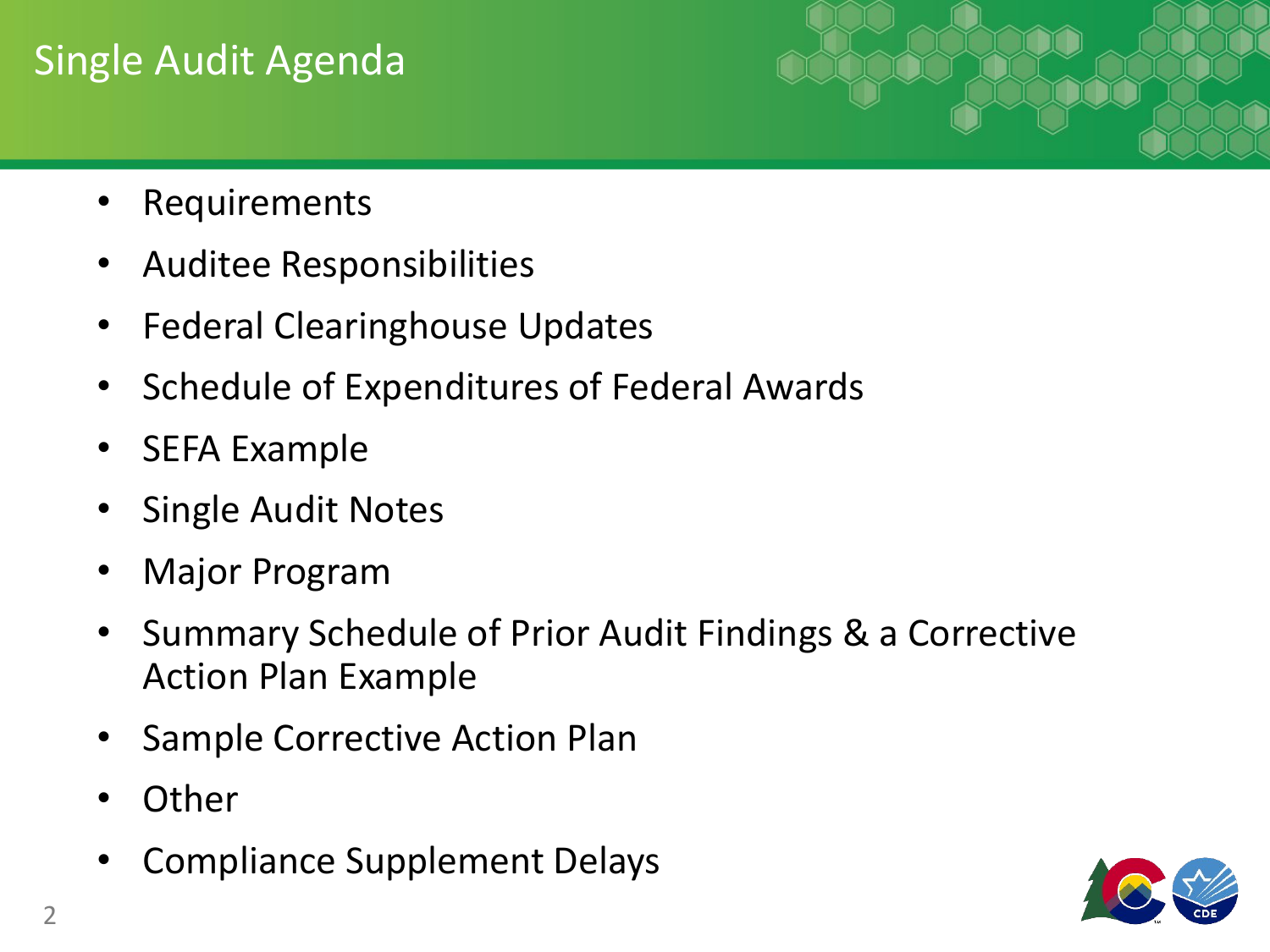#### Requirements

- Entity that expends \$750,000 or more in Federal Awards during the fiscal year
- Separate Independent Auditors Report
- Schedule of Expenditures of Federal Awards
- Schedule of Findings and Questioned Costs
- Federal Audit Clearinghouse

**[OMB Guidance](http://www.cde.state.co.us/cdefisgrant/attachment3singleauditrequirementsfy20-21)** 

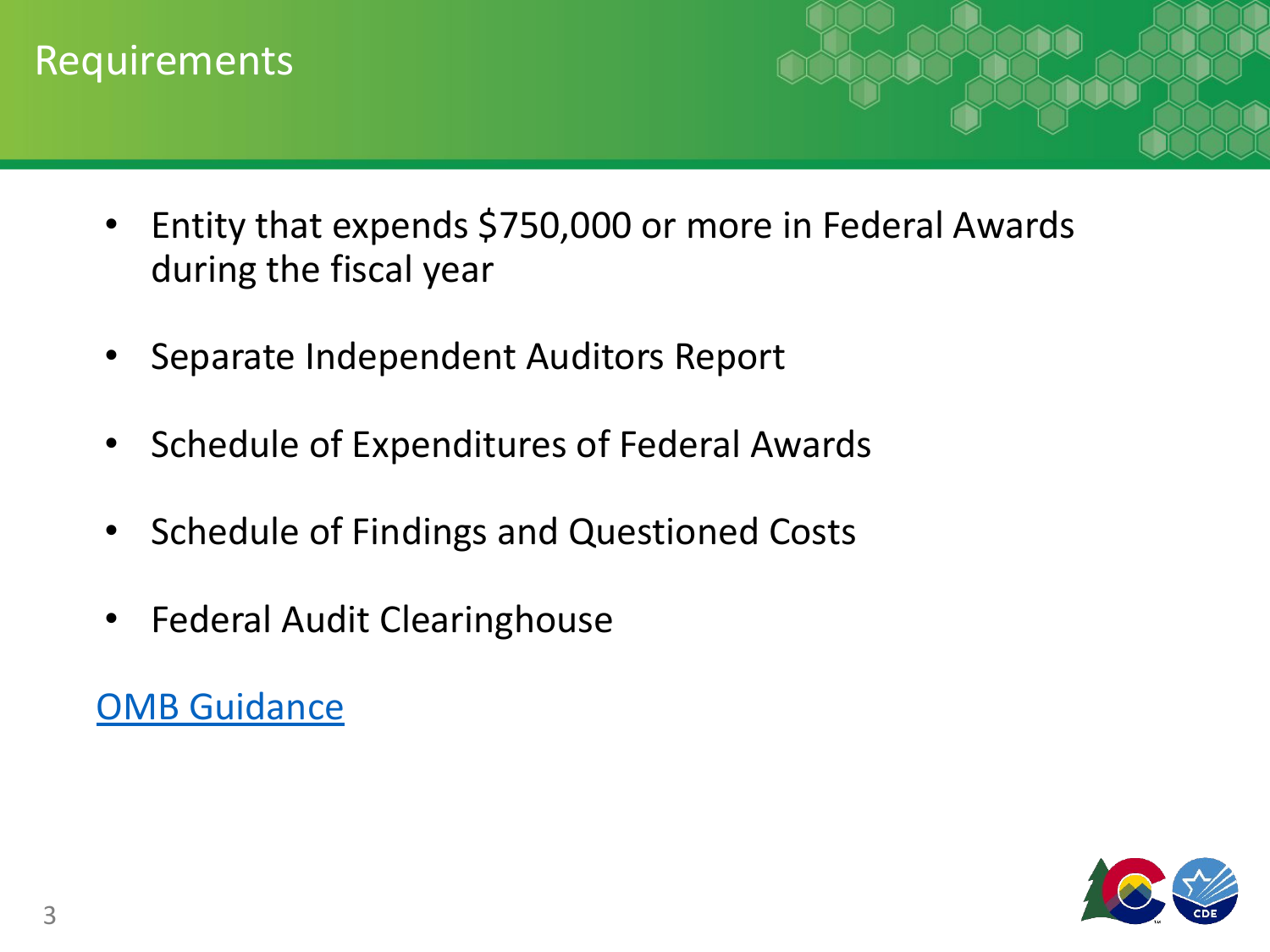### Auditee Responsibilities

The auditee must:

- Procure / arrange for the audit to be performed
	- ensure that this is within the scope of the audit
- Prepare appropriate financial statements, including the schedule of expenditures of federal awards (SEFA).
- Promptly follow up and take corrective action on audit findings, including preparation of a Summary Schedule of Prior Audit Findings & a Corrective Action Plan
- Provide the auditor with access to personnel/payroll registers, accounts, books, records, documentation and invoices, etc. as needed
- Remember, all grants reflect with an A/R or a Deferred Revenue which is why a Designated Grant Fund never has a fund balance. Revenues always equal expenditures.

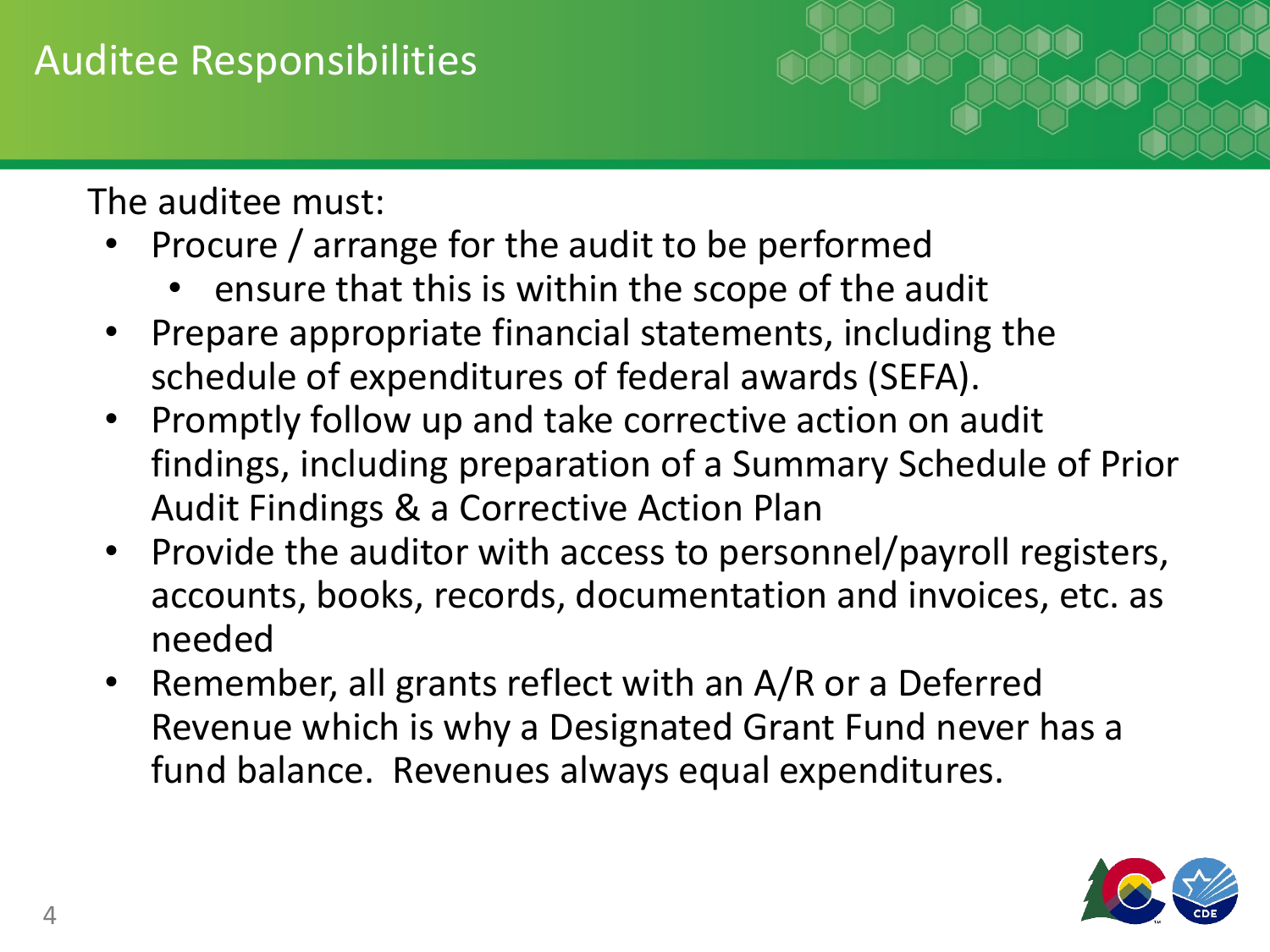

Effective FY 2020-21 Audit

On page 2 of the Form SF-SAC,[3] under "Part II: FEDERAL AWARDS" in the chart labeled "Schedule of Expenditures of Federal Awards" under column c with the heading "Additional Award Identification" include the phrase "COVID-19" if the program is considered COVID-19 assistance). Then place a comma (,) after COVID-19 and include the full ALN number and alpha character (A, B, C, etc.).

Federal Audit Clearinghouse <https://facweb.census.gov/uploadpdf.aspx>

Office of Federal Financial Management <https://www.whitehouse.gov/omb/office-federal-financial-management/>

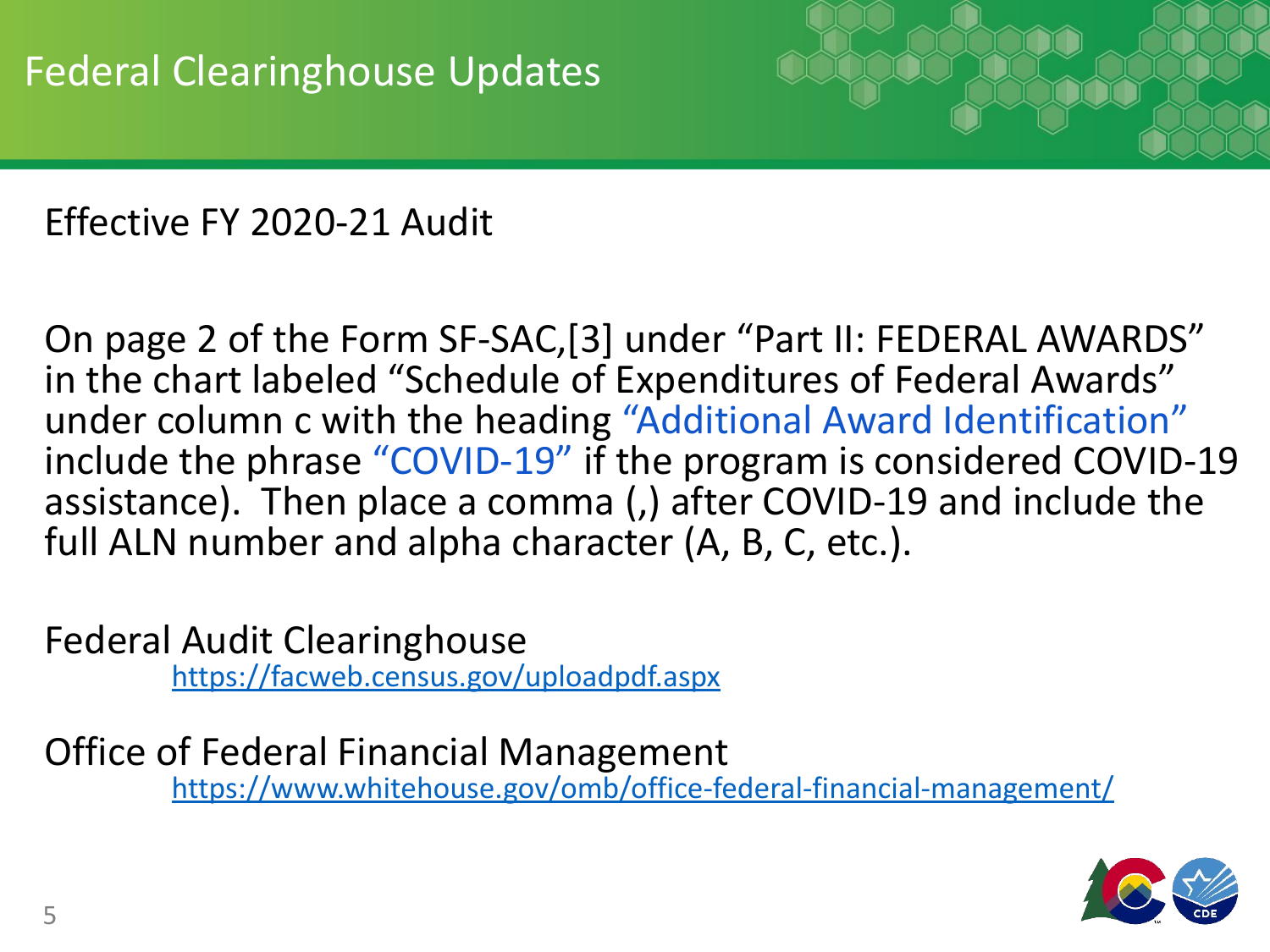## Federal Clearinghouse Updates

PART II: FEDERAL AWARDS

#### 1. Federal Awards Expended During Fiscal Period

|                      |             |                                 |                      |     | <b>Schedule of Expenditures of Federal Awards</b> |                                           |                                                      |                                |                                                                                                                        |  |
|----------------------|-------------|---------------------------------|----------------------|-----|---------------------------------------------------|-------------------------------------------|------------------------------------------------------|--------------------------------|------------------------------------------------------------------------------------------------------------------------|--|
|                      | a           | b                               |                      | е   |                                                   | g                                         |                                                      |                                |                                                                                                                        |  |
|                      | CFDA#       |                                 |                      |     |                                                   |                                           | Loan Programs                                        |                                |                                                                                                                        |  |
| Ro<br>oune<br>ā<br>욕 | o<br>므<br>æ | CFDA<br>딫<br>Digit<br>Extension | Additio<br>d Identif |     |                                                   | (aut<br>뜨<br>э<br>ated)<br>$\overline{a}$ | (auto-<br><b>Tast</b><br>鸭<br>m<br>nerated)<br>letal | EOL<br>$($ ueo $\eta$<br>an Gu | E<br>읔<br>b<br>۰<br>≒<br>$\mathbf{u}$<br>s<br>۰<br>Bal<br>۰<br>÷<br>₽<br>End<br>简<br>Ð<br>넘<br>q<br><b>Dre</b><br>ding |  |
|                      | э           | <b>W</b>                        |                      | (5) |                                                   | (5)                                       | (5)                                                  | Y/N                            | (5)                                                                                                                    |  |

|                                            | a                                           |                                | U                                                     |                                                   |
|--------------------------------------------|---------------------------------------------|--------------------------------|-------------------------------------------------------|---------------------------------------------------|
| Bel<br>정<br>(anto<br>ξ<br>ner<br>eq<br>ber | ᆩ<br>Awarding<br>ederal<br>gen<br>고<br>efix | Extension<br>C<br>Digit<br>FDA | dentific<br>Award<br>dditio<br>olde<br>$\overline{a}$ | Federal<br>᠊ᠣ<br>GU<br>ogr<br>tificatio<br>ε<br>∍ |
|                                            | 84                                          | 425                            | COVID-19,<br>84.425E                                  | Education<br><b>Stabilization Fund</b>            |

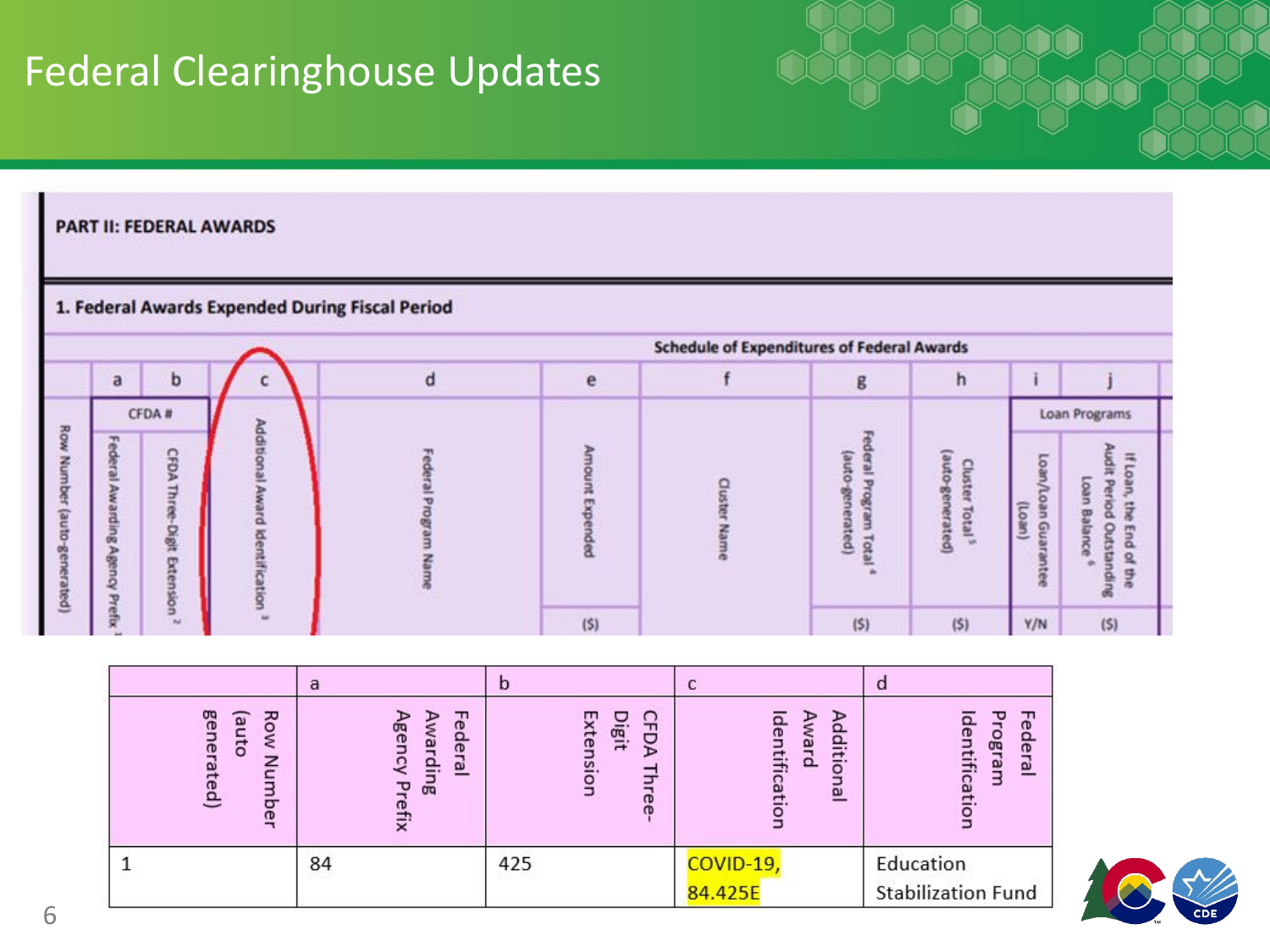The SEFA must include:

- List individual Federal programs by Federal agency.
- For a cluster of programs, provide the cluster name, and total expenditures for the cluster
- Total Federal awards expended can be shown by either individual Federal award, or by Federal agency and major subdivision within the Federal agency
- For Federal awards received as a subrecipient, the name of the pass-through entity and identifying number assigned by the pass-through agency (Assistance Listing Number, formally, Catalog of Federal Domestic Awards and Grant Code)
- For COVID-19 related awards, line must be identified as a 'COVID-19' grant (see sample below)
- If applicable, include the total amount provided to subrecipients from each Federal program

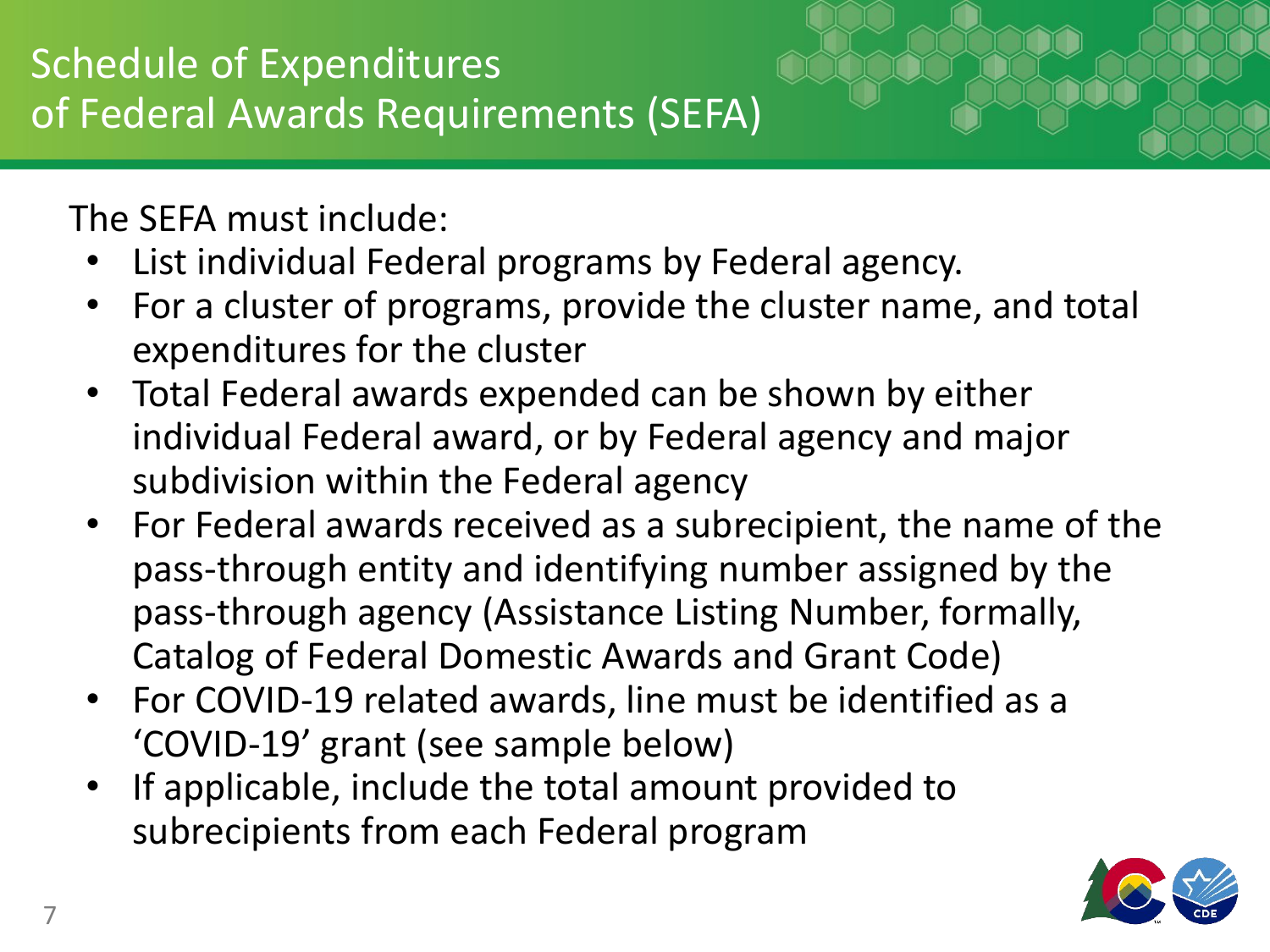# SEFA Example

| Federal Grantor/Pass-Through Grantor/Program Title        | Assistance<br>Listing<br><b>Number</b> | <b>Additional</b><br>Award<br>Identification | Pass-Through<br><b>Entity Identifying</b><br><b>Number</b> | Federal<br><b>Expenditures</b> | Passed<br>Through to<br>Subrecipient |
|-----------------------------------------------------------|----------------------------------------|----------------------------------------------|------------------------------------------------------------|--------------------------------|--------------------------------------|
|                                                           |                                        |                                              |                                                            |                                |                                      |
| <b>U.S. Department of Education</b>                       |                                        |                                              |                                                            |                                |                                      |
| Passed through State Department of Education              |                                        |                                              |                                                            |                                |                                      |
| <b>ESSER III - LEA Learning Loss</b>                      | 84.425U                                | COVID-19                                     | 4414                                                       | \$197,543                      | \$0                                  |
| <b>ESSER II</b>                                           | 84.425D                                | COVID-19                                     | 4420                                                       | 1,837,144                      | $\overline{\phantom{a}}$             |
| <b>ESSER1</b>                                             | 84.425D                                | COVID-19                                     | 4425                                                       | 389,029                        |                                      |
| <b>Education Stabilization Fund Subtotal</b>              |                                        |                                              |                                                            | \$2,423,716                    | \$0                                  |
| <b>Special Education</b>                                  | 84.027                                 |                                              | 4027                                                       | 535,085                        |                                      |
| <b>Special Education Preschool</b>                        | 84.173                                 |                                              | 4173                                                       | 23,833                         |                                      |
| <b>Special Education Subtotal</b>                         |                                        |                                              |                                                            | 558,919                        |                                      |
| Twenty-First Century Community Learning Centers           | 84.287                                 |                                              | 5287                                                       |                                |                                      |
| Twenty-First Century Community Learning Centers (Clayton) | 84.287C                                |                                              | 6287                                                       | 98,336                         |                                      |
| Twenty-First Century Community Learning Centers Subtotal  |                                        |                                              |                                                            | 98,336                         | $ \,$                                |
| <b>Title I</b>                                            | 84.010                                 |                                              | 4010/5010                                                  | 525,223                        | $\overline{\phantom{a}}$             |
| <b>English Language Acquisition</b>                       | 84.365                                 |                                              | 4365                                                       | 15,009                         |                                      |
| Improving Teacher Quality                                 | 84.367                                 |                                              | 4367                                                       | 88.544                         |                                      |

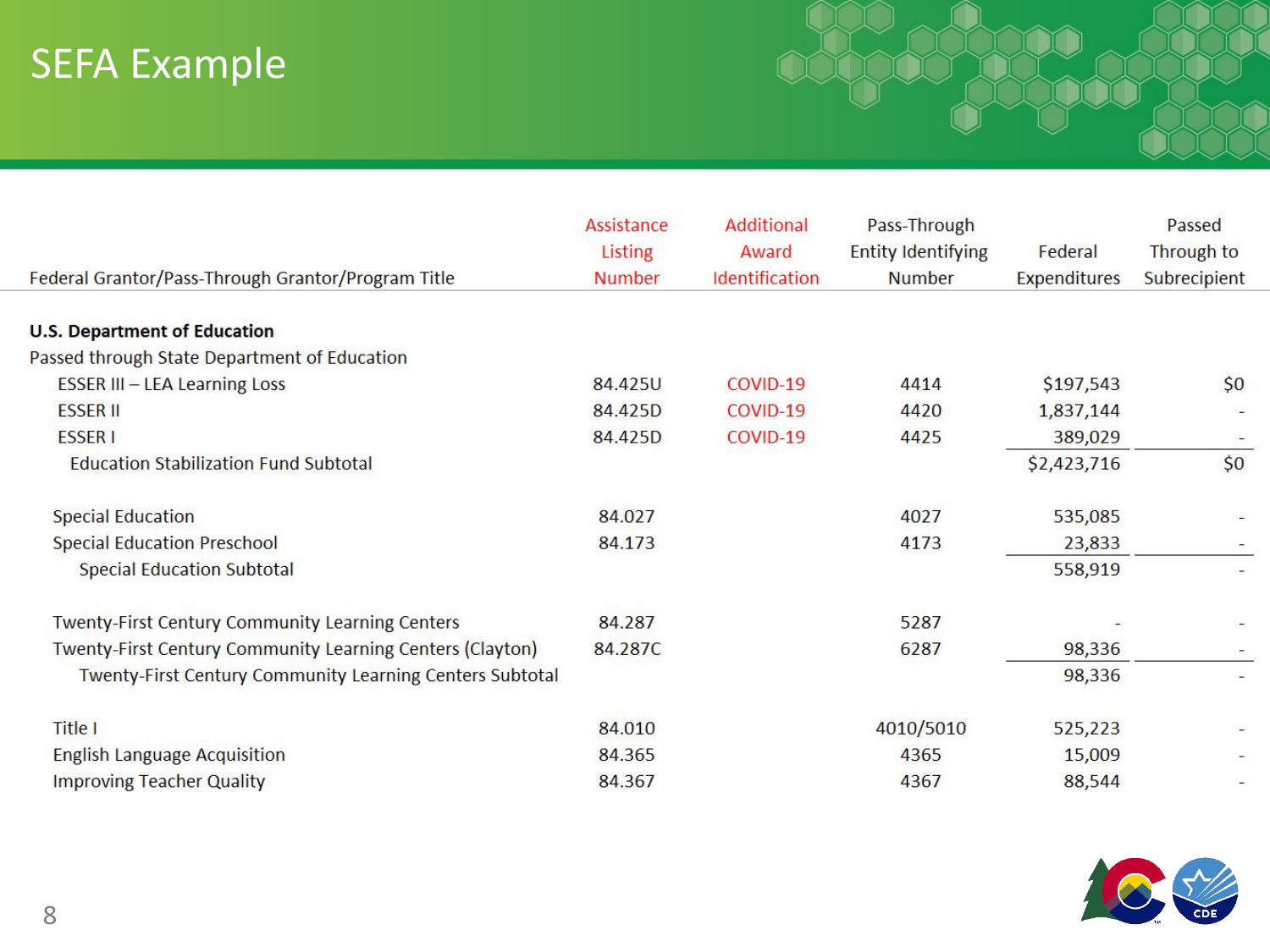# SEFA Example

| Federal Grantor/Pass-Through Grantor/Program Title           | Assistance<br><b>Listing</b><br><b>Number</b> | <b>Additional</b><br>Award<br>Identification | Pass-Through<br><b>Entity Identifying</b><br><b>Number</b> | Federal<br><b>Expenditures</b> | Passed<br>Through to<br>Subrecipient |
|--------------------------------------------------------------|-----------------------------------------------|----------------------------------------------|------------------------------------------------------------|--------------------------------|--------------------------------------|
| U.S. Department of Housing and Urban Development             |                                               |                                              |                                                            |                                |                                      |
| Passed through Arapahoe County                               |                                               |                                              |                                                            |                                |                                      |
| ▼<br><b>Community Development Block Grant</b>                | 14.218                                        |                                              | 7218                                                       | 33,900                         |                                      |
| TOTAL U.S. DEPARTMENT OF HOUSING AND URBAN DEVELOPMENT       |                                               |                                              |                                                            | 33,900                         |                                      |
| <b>U.S. Department of Treasury</b>                           |                                               |                                              |                                                            |                                |                                      |
| Passed through State Department of Education                 |                                               |                                              |                                                            |                                |                                      |
| Coronavirus Relief Fund (CRF)                                | 21.019                                        | COVID-19                                     | 4012                                                       | 1,343,641                      |                                      |
| Coronavirus Relief Fund (CRF): K-12 At-Risk Pupils.          | 21.019                                        | COVID-19                                     | ◤<br>5012                                                  | 117,051                        |                                      |
| Coronavirus Relief Fund (CRF): School Preparation/Mitigation | 21.019                                        | COVID-19                                     | 7<br>6012                                                  | 408,580                        |                                      |
| Passed through Arapahoe County                               |                                               |                                              |                                                            |                                |                                      |
| Coronavirus Relief Fund (CRF)                                | 21.019                                        | COVID-19                                     | 4012                                                       | 131,700                        |                                      |
| TOTAL U.S. DEPARTMENT OF TREASURY                            |                                               |                                              |                                                            | 2,000,972                      |                                      |

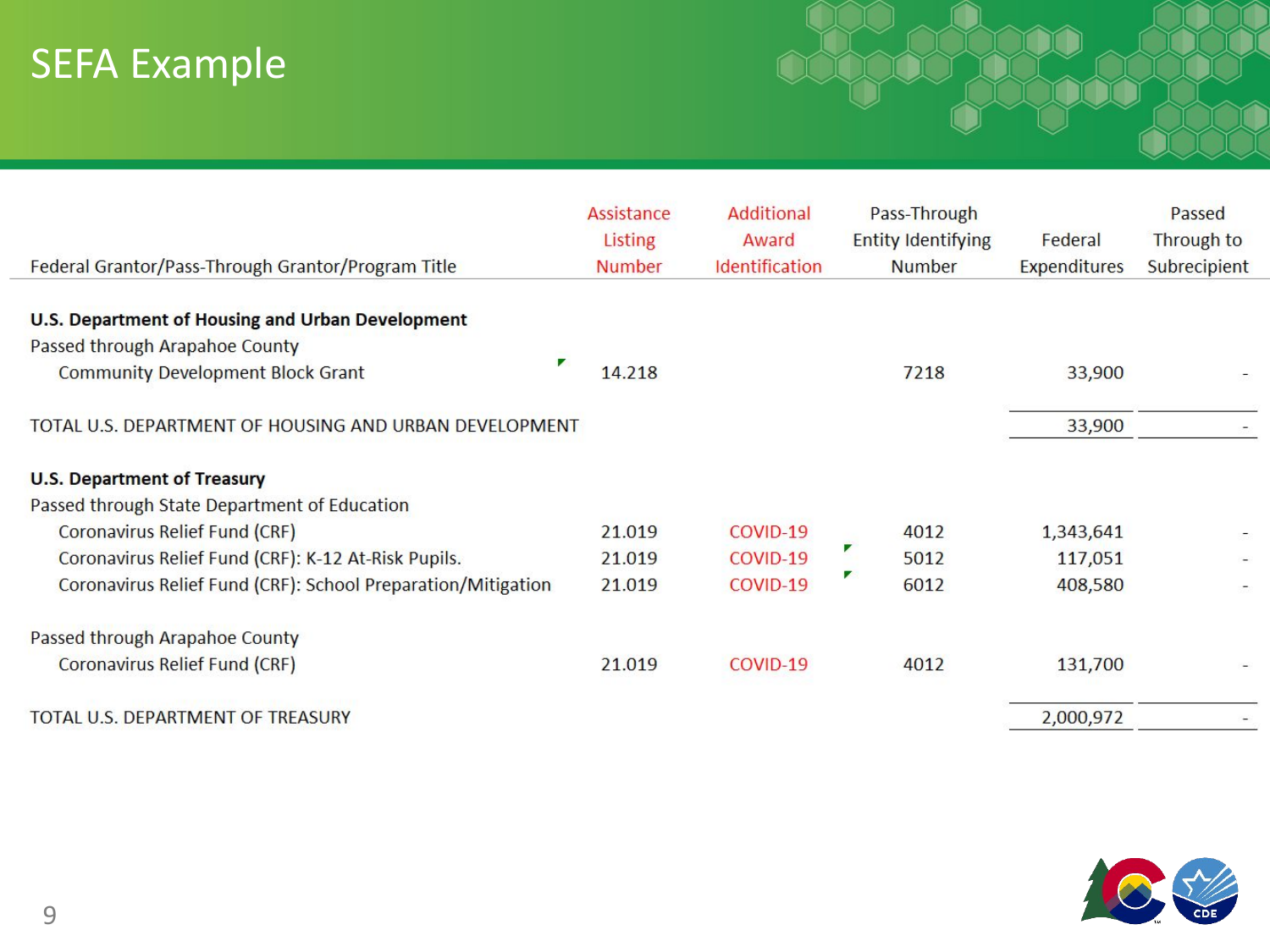## Single Audit Notes ( Financial Statement Footnotes)



- General (work with your auditor)
- Basis of Accounting (work with your auditor)
- Noncash Programs

Commodities donated to the District by the U. S. Department of Agriculture (USDA) of \$1,558,016 are valued based on the USDA's Donated Commodity Price List. These are shown as part of the National School Lunch program (10.555).

**Indirect Costs** 

The District has elected to not use the 10 percent de Minimis indirect cost rate as allowed under Uniform Guidance.

Sub-recipients

During the year ended June 30, 2020 the District did not pass through any federal funds to subrecipients.

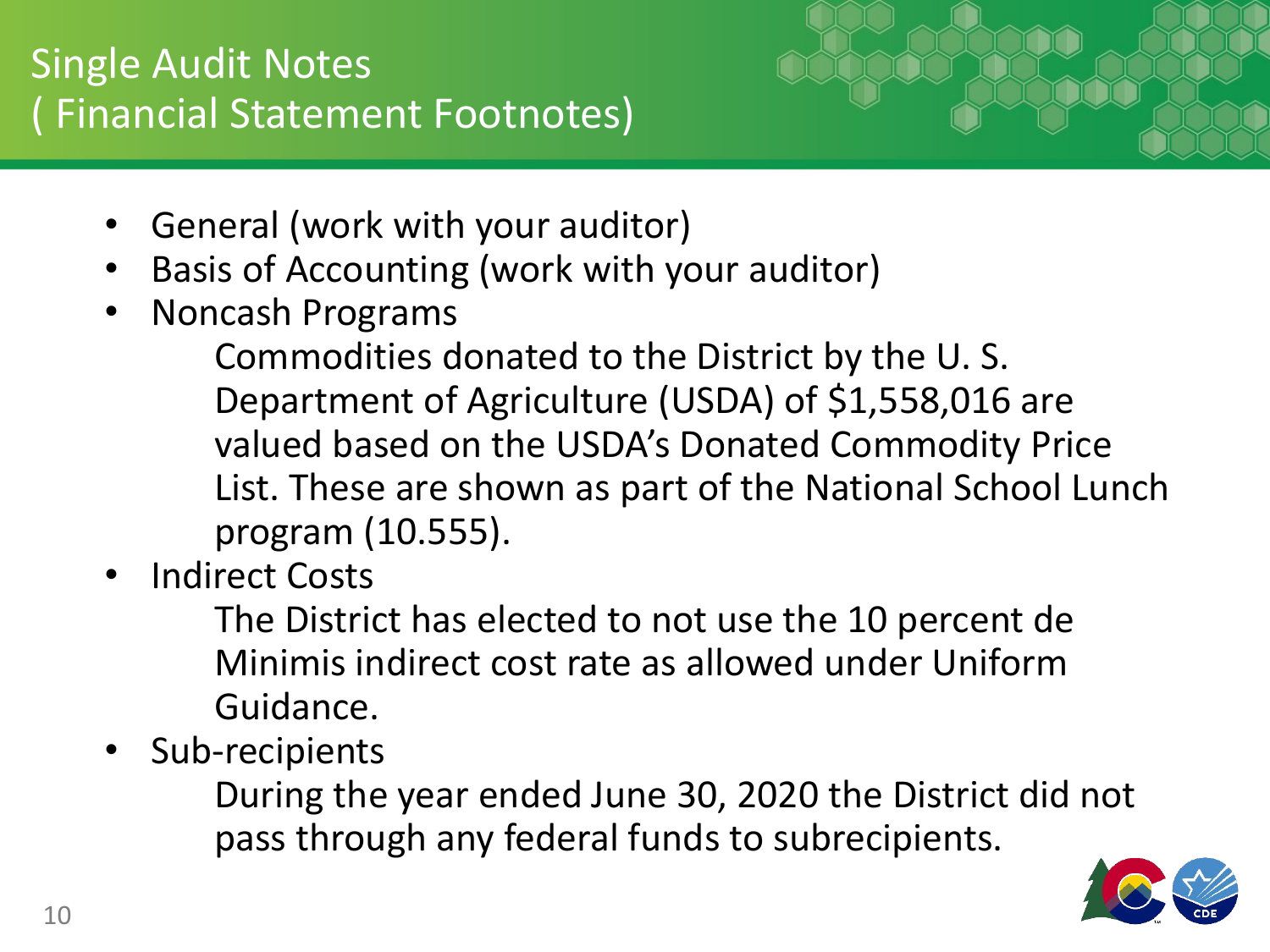### Major Program

- The auditor must use a risk-based approach to determine which Federal programs are major programs
	- Type A programs are Federal Programs that exceed \$750,000
	- Type B Programs are all other Federal Programs
- Then the auditor must determine which Type A programs are low-risk. Considerations include:
	- Complexity of the procurement of goods & services
	- $\circ$  Phase of the federal program in its grant life cycle (new grants are higher risk)
	- The size of the Federal award
	- Internal Control deficiencies
	- Modified vs Unmodified Grants Audit Opinion
	- Questioned costs that exceed 5% of the Federal award
- Auditor must use professional judgment for Type B programs

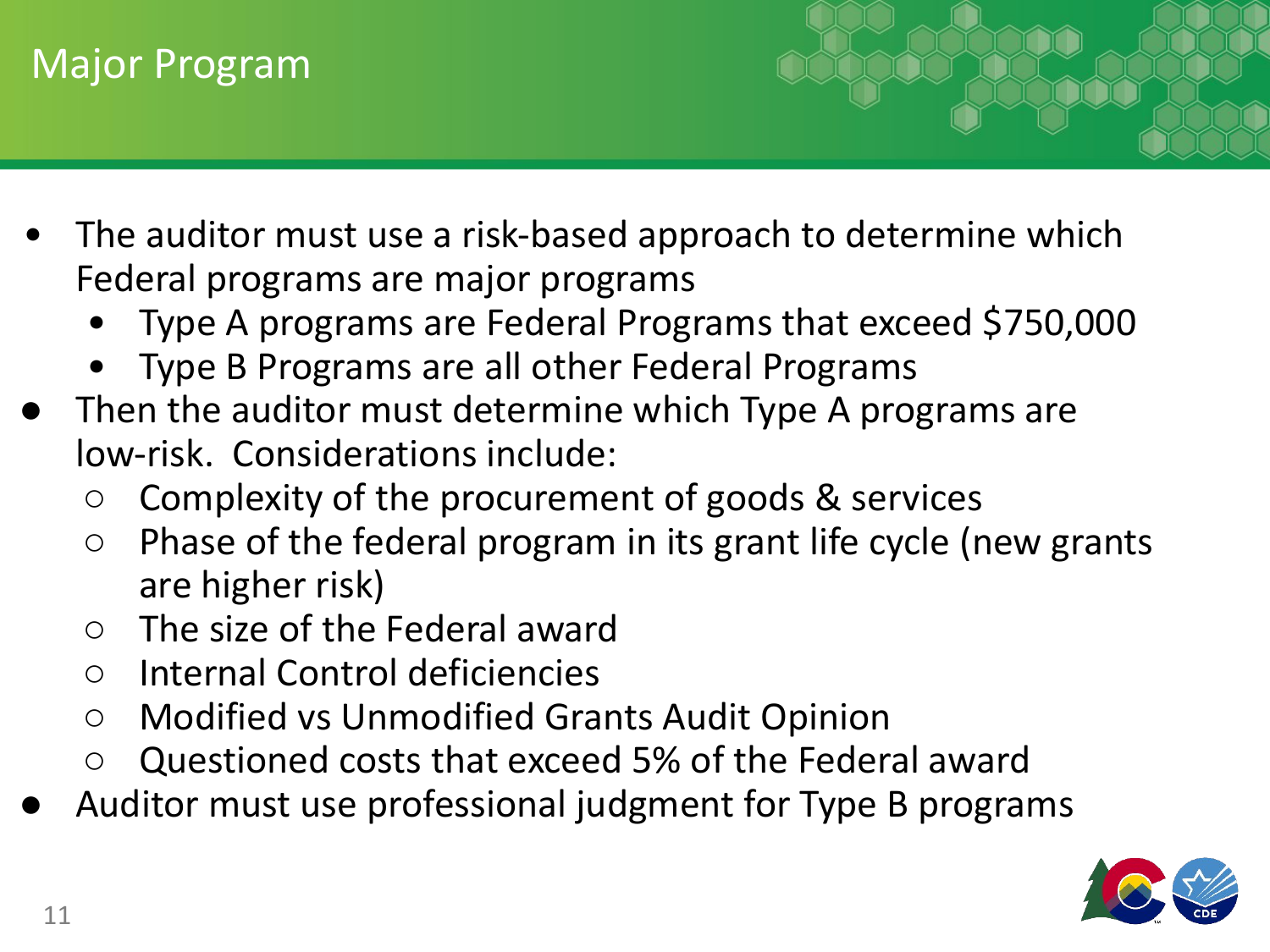### Summary Schedule of Prior Audit Findings & a Corrective Action Plan

**Status of Prior Year Audit Findings** Year Ended June 30, 2020

| <b>Reference</b><br><b>Number</b> | <b>Summary of Finding</b>                                                                                                                                                                                                                                                                                                                                            | <b>Status</b> |
|-----------------------------------|----------------------------------------------------------------------------------------------------------------------------------------------------------------------------------------------------------------------------------------------------------------------------------------------------------------------------------------------------------------------|---------------|
| 2019-001                          | Title I Grants to Local Educational Agencies - Allowable Costs / Cost<br>Principles - We recommend the District start a process to implement<br>procedures to strengthen controls and improve procedures for timely follow-<br>up. We recommend the District continue this process to strengthen controls<br>and to ensure all required certifications are obtained. | Implemented.  |

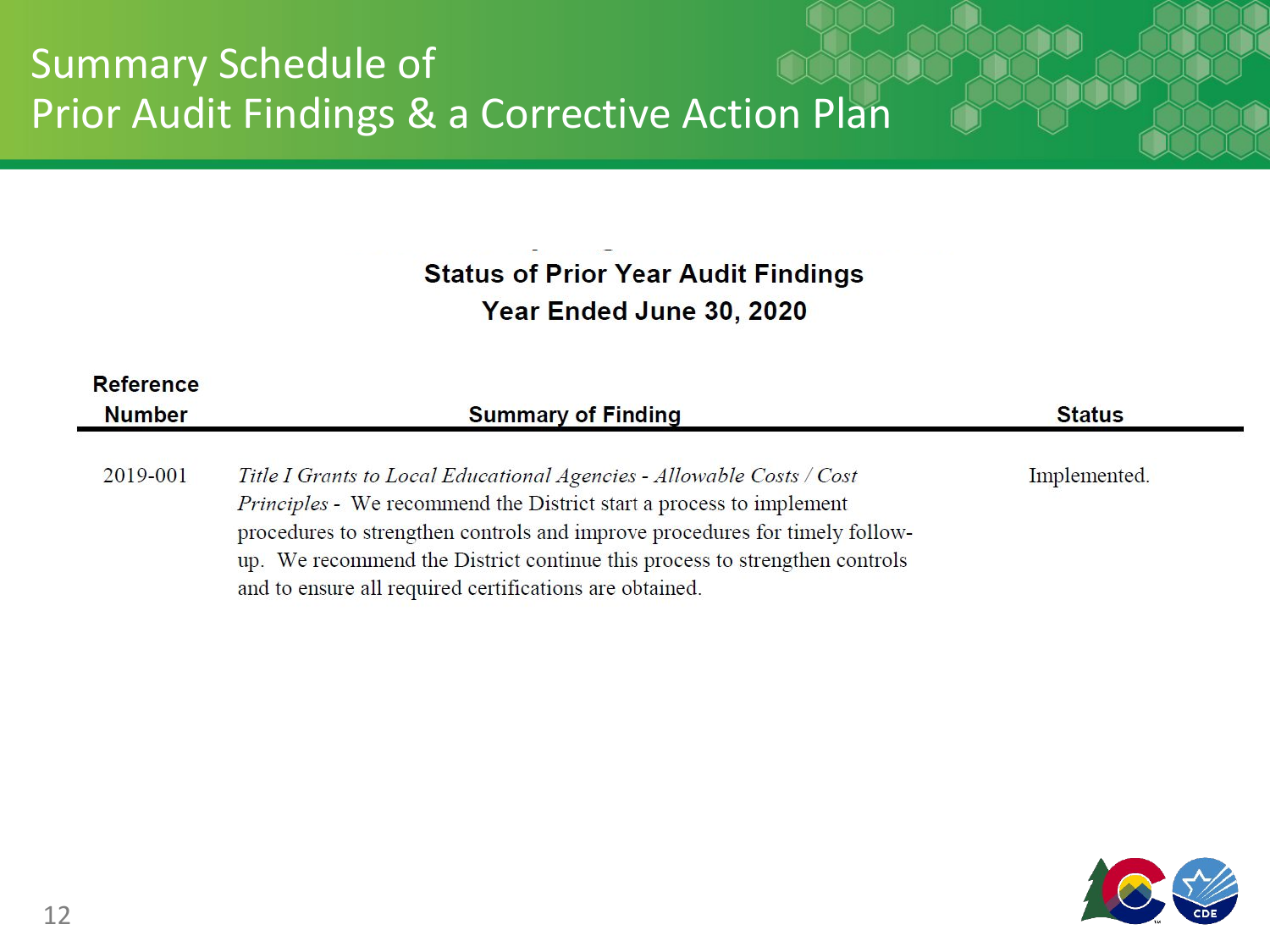### Sample Corrective Action Plan



#### **CORRECTIVE ACTION PLAN** Year Ended June 30, 2020

#### 2020-001 Finding: Accounting for Capital Assets.

**STATUS:** Corrective action in progress

**CLIENT PLANNED ACTION:** The District concurs with the recommendations and currently has a project in-process to draft and implement updated policies and procedures for capital assets. The project scope includes establishing a reconciliation process to ensure capital assets are identified for capitalization and capital assets that have been disposed of are correctly removed. All assets are tagged and inventoried including assets that may not meet capitalization thresholds.

#### **CLIENT RESPONSIBLE PARTY:**

Senior Accountant.

**COMPLETION DATE:** The phases of the project related to capital assets and external financial reporting will be fully implemented by June 30, 2021.

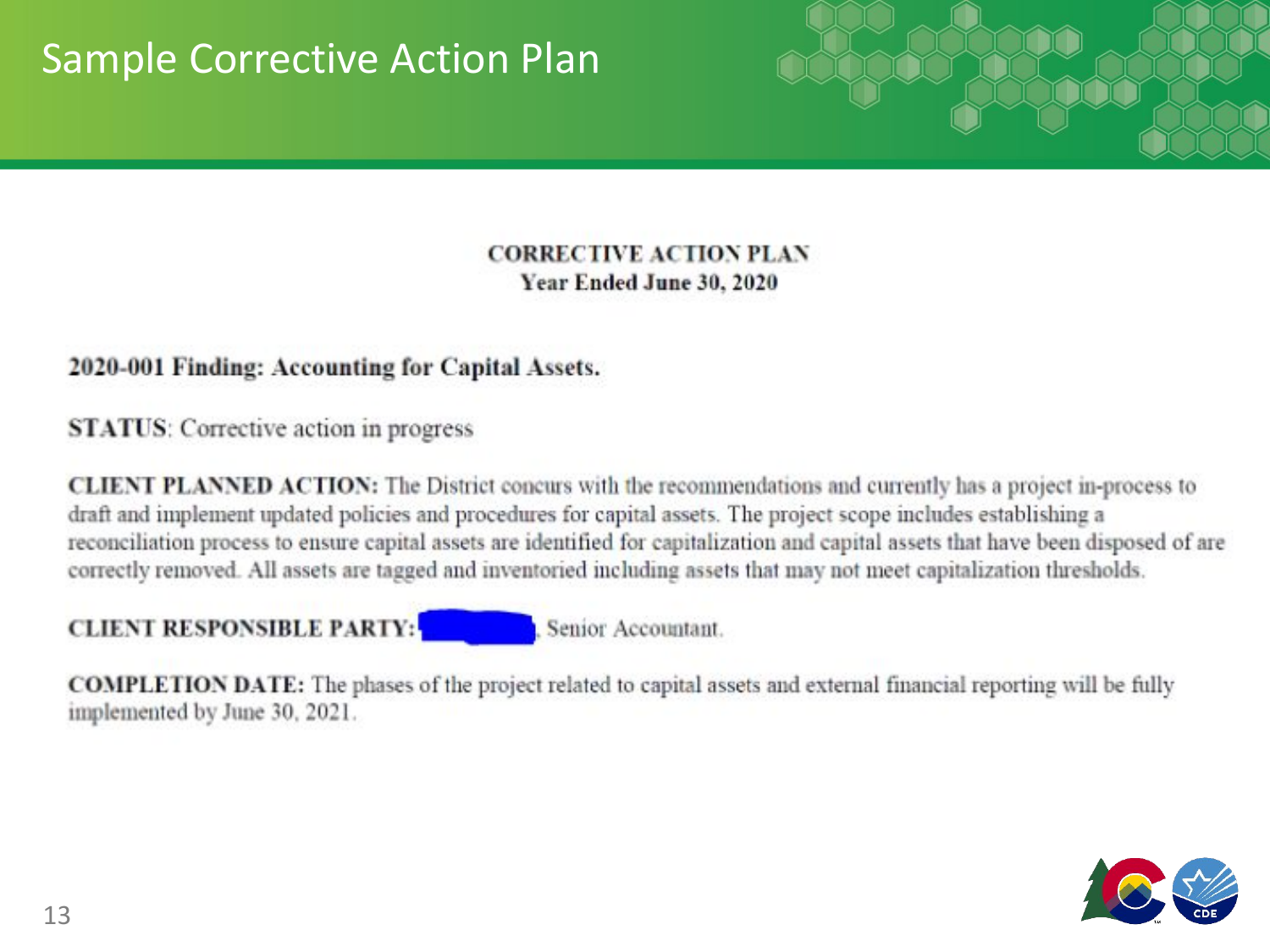#### **Other**

- Audit Report Submission
	- CDE email: [schoolfinance@cde.state.co.us](mailto:schoolfinance@cde.state.co.us)
	- Federal Audit Clearinghouse <https://facweb.census.gov/uploadpdf.aspx>
- Assistance Listing Number, formally, Catalog of Federal Domestic Awards <https://sam.gov/content/assistance-listings>
- 2021 Compliance Supplement [https://www.whitehouse.gov/wp-content/uploads/202](https://www.whitehouse.gov/wp-content/uploads/2021/08/OMB-2021-Compliance-Supplement_Final_V2.pdf) [1/08/OMB-2021-Compliance-Supplement\\_Final\\_V2.pdf](https://www.whitehouse.gov/wp-content/uploads/2021/08/OMB-2021-Compliance-Supplement_Final_V2.pdf)

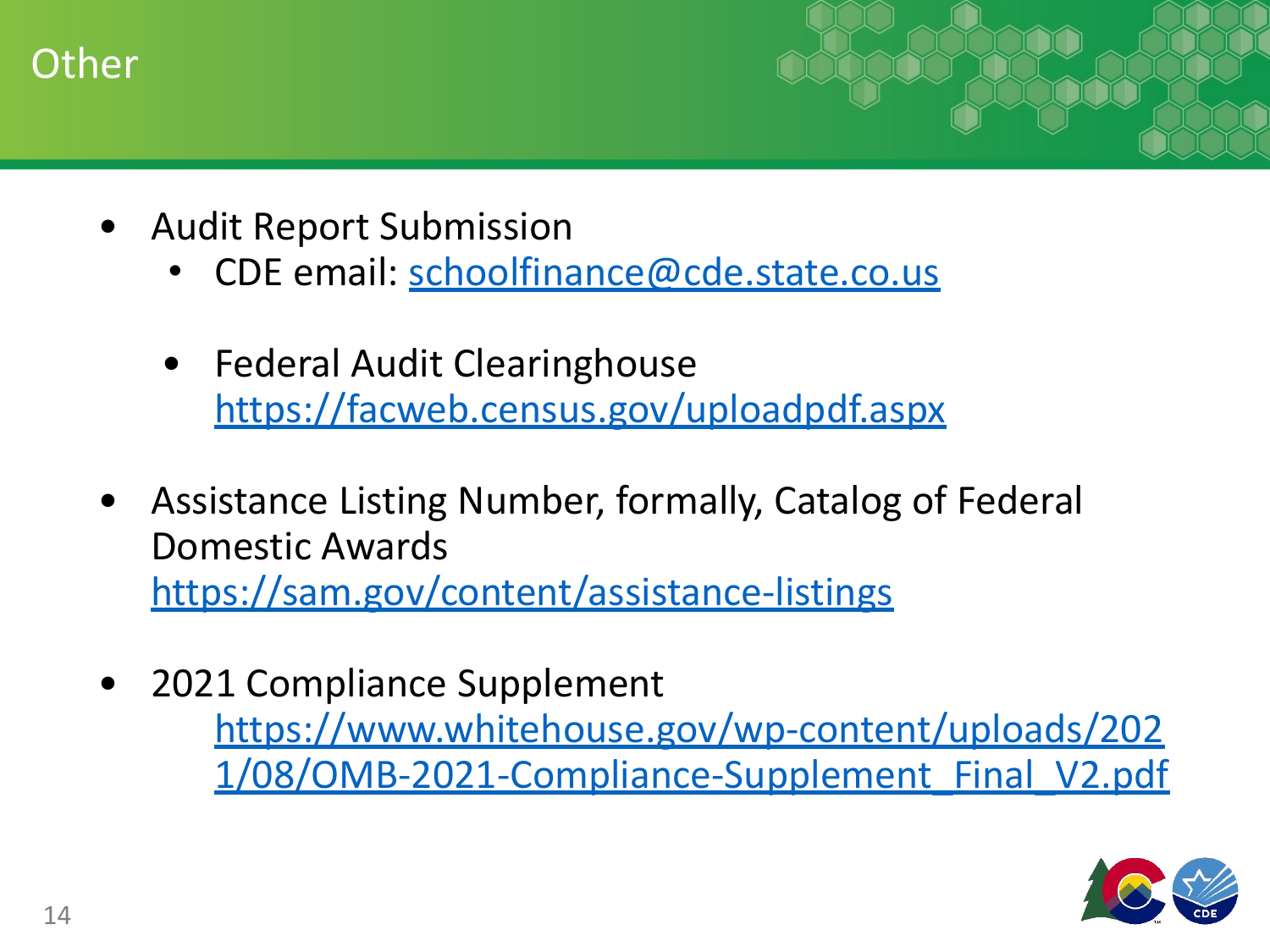### Compliance Supplement Delays

- Updates to the Compliance Supplement are expected
- This may result in potential delays to the completion of districts' Single Audit
- Districts may want to consider requesting extensions from the Office of the State Auditor
	- The extension form is posted: <https://apps.leg.co.gov/osa/lg>